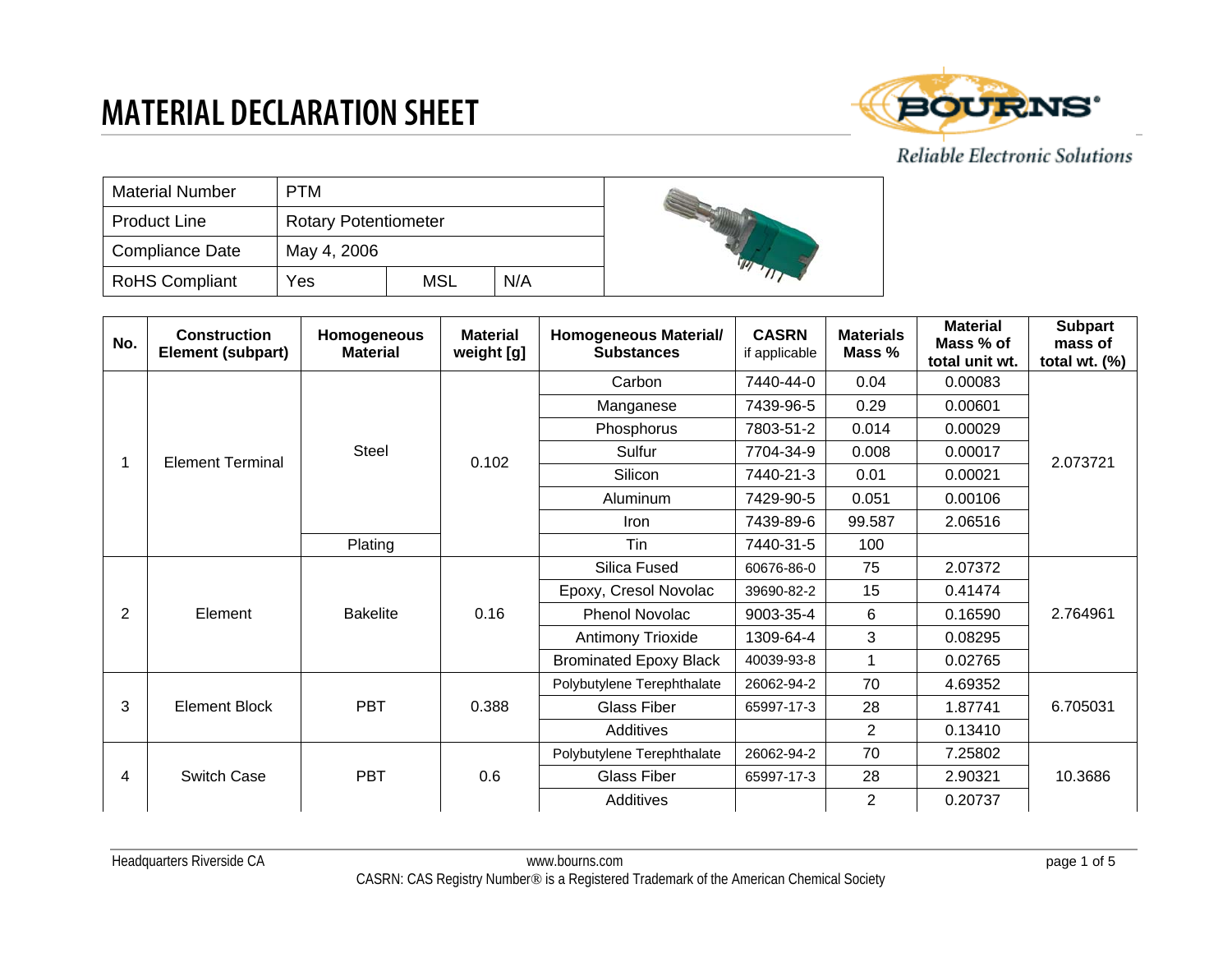

### Reliable Electronic Solutions

| 5              | Slide Contact Holder | <b>POM</b>           | 0.03           | <b>POM</b> |           | 100     | 0.51843  | 0.51843  |
|----------------|----------------------|----------------------|----------------|------------|-----------|---------|----------|----------|
|                |                      | <b>Nickel Silver</b> | 0.03           | Copper     | 7440-50-8 | 54.786  | 0.28403  |          |
|                |                      |                      |                | Nickel     | 7440-02-0 | 17.57   | 0.09109  |          |
|                |                      |                      |                | Zinc       | 7440-66-6 | 27.26   | 0.14132  |          |
|                | Slide Contact        |                      |                | Lead       | 7439-92-1 | 0.001   | 0.00001  |          |
| 6              |                      |                      |                | Tin        | 7440-31-5 | 0.002   | 0.00001  |          |
|                |                      |                      |                | Iron       | 7439-89-6 | 0.028   | 0.00015  |          |
|                |                      |                      |                | Manganese  | 7439-96-5 | 0.35    | 0.00181  |          |
|                |                      |                      |                | Silicon    | 7440-21-3 | 0.002   | 0.00001  |          |
| $\overline{7}$ | Actuator             | <b>POM</b>           | 0.165          | <b>POM</b> |           | 100     | 2.85137  | 2.851366 |
|                |                      |                      |                | Zinc       | 7440-66-6 | 95.9175 | 33.15102 | 34.56201 |
|                |                      |                      | $\overline{c}$ | Copper     | 7440-50-8 | 0.025   | 0.00864  |          |
|                |                      | Zinc                 |                | Iron       | 7439-89-6 | 0.013   | 0.00449  |          |
| 8              | <b>Bushing</b>       |                      |                | Magnesium  | 7439-95-4 | 0.042   | 0.01452  |          |
|                |                      |                      |                | Lead       | 7439-92-1 | 0.002   | 0.00069  |          |
|                |                      |                      |                | Tin        | 7440-31-5 | 0.0005  | 0.00017  |          |
|                |                      |                      |                | Aluminum   | 7429-90-5 | 4       | 1.38248  |          |
|                |                      | Zinc                 | 0.14           | Zinc       | 7440-66-6 | 95.9175 | 2.32057  | 2.419341 |
|                |                      |                      |                | Copper     | 7440-50-8 | 0.025   | 0.00060  |          |
|                |                      |                      |                | Iron       | 7439-89-6 | 0.013   | 0.00031  |          |
| 9              | <b>Stopper Plate</b> |                      |                | Magnesium  | 7439-95-4 | 0.042   | 0.00102  |          |
|                |                      |                      |                | Lead       | 7439-92-1 | 0.002   | 0.00005  |          |
|                |                      |                      |                | Tin        | 7440-31-5 | 0.0005  | 0.00001  |          |
|                |                      |                      |                | Aluminum   | 7429-90-5 | 4       | 0.09677  |          |
|                |                      |                      |                | Zinc       | 7440-66-6 | 95.9175 | 12.26588 | 12.78794 |
| 10             | <b>Rear Plate</b>    | Zinc                 | 0.74           | Copper     | 7440-50-8 | 0.025   | 0.00320  |          |
|                |                      |                      |                | Iron       | 7439-89-6 | 0.013   | 0.00166  |          |
|                |                      |                      |                | Magnesium  | 7439-95-4 | 0.042   | 0.00537  |          |
|                |                      |                      |                | Lead       | 7439-92-1 | 0.002   | 0.00026  |          |
|                |                      |                      |                | Tin        | 7440-31-5 | 0.0005  | 0.00006  |          |
|                |                      |                      |                | Aluminum   | 7429-90-5 | 4       | 0.51152  |          |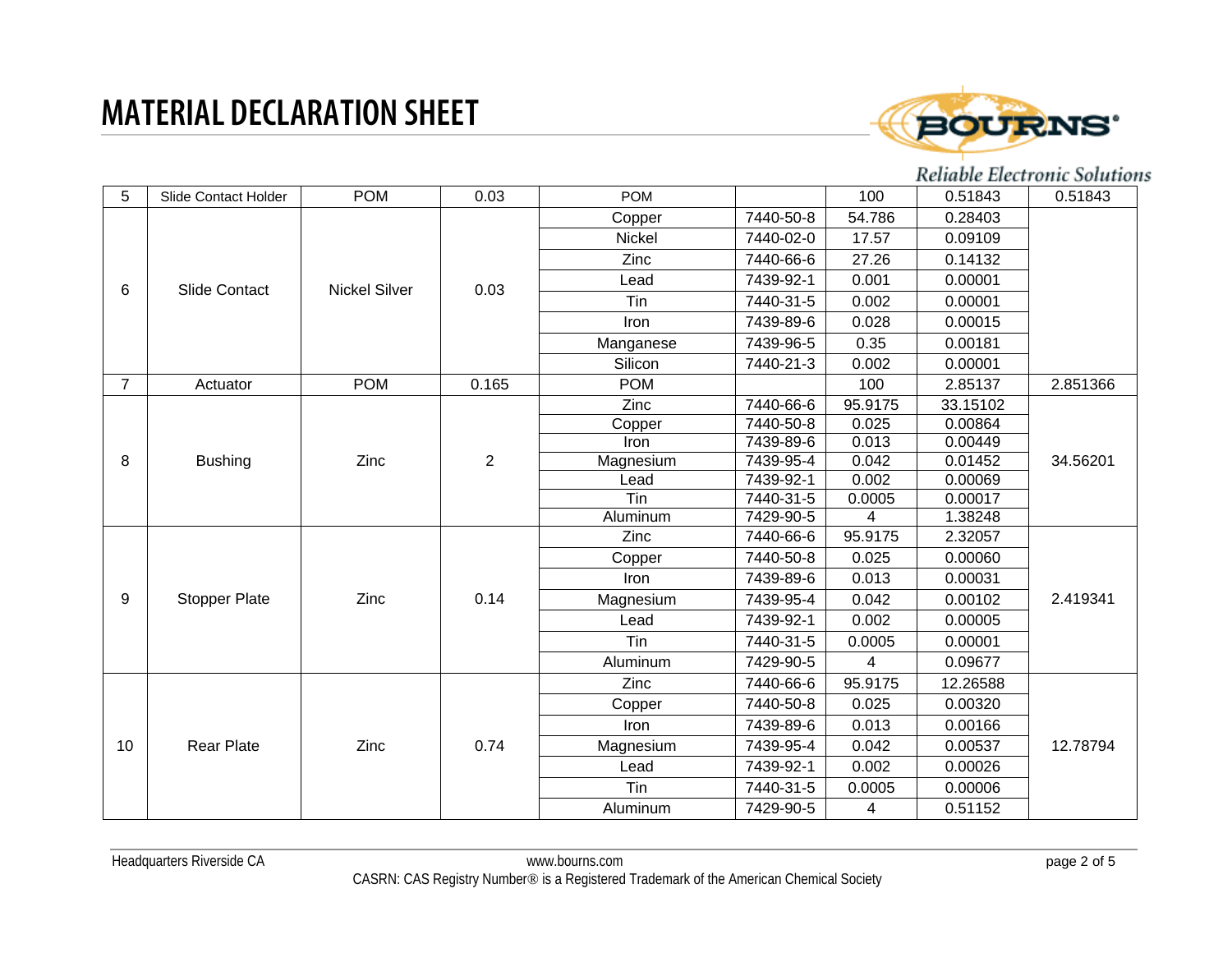

### Reliable Electronic Solutions

| 11 | <b>Leaf Spring</b> | Phosphor Bronze           | 0.0557 | Tin            | 7440-31-5 | 8.45  | 0.08134  |          |
|----|--------------------|---------------------------|--------|----------------|-----------|-------|----------|----------|
|    |                    |                           |        | Phosphorus     | 7723-14-0 | 0.09  | 0.00087  |          |
|    |                    |                           |        | Lead           | 7439-92-1 | 0.003 | 0.00003  | 0.962552 |
|    |                    |                           |        | Iron           | 7439-89-6 | 0.002 | 0.00002  |          |
|    |                    |                           |        | Zinc           | 7440-66-6 | 0.004 | 0.00004  |          |
|    |                    |                           |        | Copper         | 7440-50-8 | 99.98 | 0.96236  |          |
|    |                    |                           | 0.875  | Silicon        | 7440-21-3 | 0.2   | 0.03024  |          |
|    |                    |                           |        | Iron           | 7439-89-6 | 0.4   | 0.06048  |          |
|    |                    | Aluminum                  |        | Copper         | 7440-50-8 | 5.9   | 0.89209  | 15.12088 |
|    |                    |                           |        | Zinc           | 7440-66-6 | 0.15  | 0.02268  |          |
| 12 | Shaft              |                           |        | Titanium       | 7440-32-6 | 0.09  | 0.01361  |          |
|    |                    |                           |        | Tin            | 7440-31-5 | 0.64  | 0.09072  |          |
|    |                    |                           |        | Lead           | 7439-92-1 | 0.002 | 0.0003   |          |
|    |                    |                           |        | <b>Bismuth</b> | 7440-69-9 | 0.4   | 0.06048  |          |
|    |                    |                           |        | Aluminum       | 7429-90-5 | 92.12 | 13.92863 |          |
|    |                    |                           |        | Other          |           | 0.09  | 0.01361  |          |
|    |                    | 0.12<br>Rivet<br>Aluminum |        | Silicon        | 7440-21-3 | 0.2   | 0.00415  | 2.073721 |
|    |                    |                           |        | Iron           | 7439-89-6 | 0.4   | 0.00829  |          |
|    |                    |                           |        | Copper         | 7440-50-8 | 5.9   | 0.12234  |          |
|    |                    |                           |        | Zinc           | 7440-66-6 | 0.15  | 0.00311  |          |
| 13 |                    |                           |        | Titanium       | 7440-32-6 | 0.09  | 0.00187  |          |
|    |                    |                           |        | Tin            | 7440-31-5 | 0.64  | 0.01327  |          |
|    |                    |                           |        | Lead           | 7439-92-1 | 0.002 | 0.00004  |          |
|    |                    |                           |        | <b>Bismuth</b> | 7440-69-9 | 0.4   | 0.00829  |          |
|    |                    |                           |        | Aluminum       | 7429-90-5 | 92.12 | 1.91021  |          |
|    |                    |                           |        | Other          |           | 0.09  | 0.00187  |          |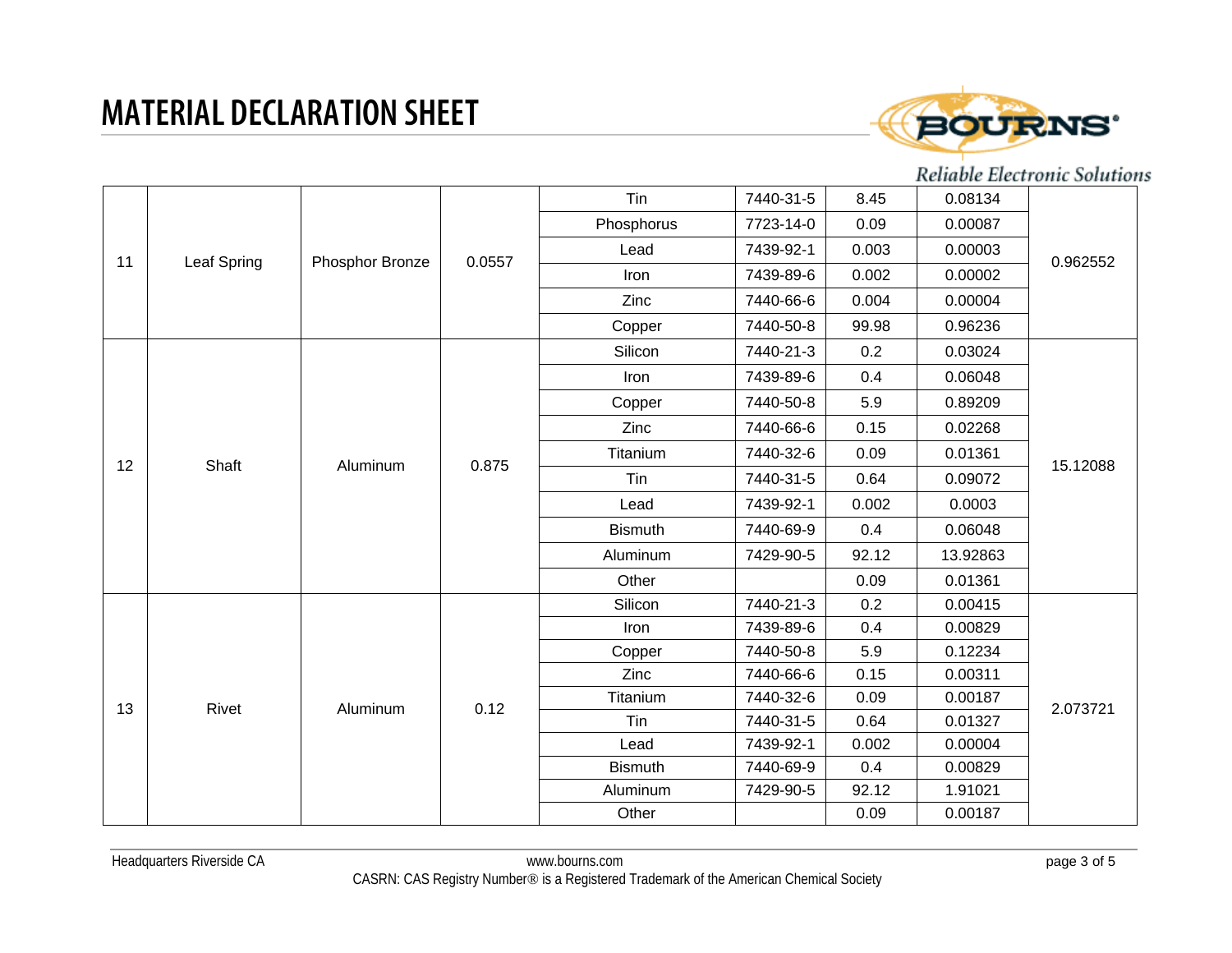

#### Reliable Electronic Solutions

|    |                                |                 |       | Tin          | 7440-31-5 | 8.45   | 0.10222 |          |
|----|--------------------------------|-----------------|-------|--------------|-----------|--------|---------|----------|
| 17 | <b>Switch Terminal</b>         | Phosphor Bronze | 0.07  | Phosphorus   | 7723-14-0 | 0.09   | 0.00109 | 1.20967  |
|    |                                |                 |       | Lead         | 7439-92-1 | 0.003  | 0.00004 |          |
|    |                                |                 |       | Iron         | 7439-89-6 | 0.002  | 0.00002 |          |
|    |                                |                 |       | Zinc         | 7440-66-6 | 0.004  | 0.00005 |          |
|    |                                |                 |       | Copper       | 7440-50-8 | 99.98  | 1.20943 |          |
|    |                                | Plating         |       | Silver       | 7440-22-4 | 100    | 1.20967 |          |
| 18 | Cam Shaft                      | <b>Nylon</b>    | 0.06  | <b>Nylon</b> |           | 100    | 1.03686 | 1.03686  |
| 19 | Switch Spring Plate            | <b>Nylon</b>    | 0.164 | Nylon        |           | 100    | 2.83409 | 2.834085 |
|    |                                |                 |       | Carbon       | 7440-44-0 | 5      | 0.04493 |          |
|    | <b>Spring Stopper</b><br>Plate | <b>Steel</b>    | 0.052 | Manganese    | 7439-96-5 | 23     | 0.20668 | 0.898612 |
| 20 |                                |                 |       | Phosphorus   | 7723-14-0 | 14     | 0.12581 |          |
|    |                                |                 |       | Sulfur       | 7704-34-9 | 10     | 0.08986 |          |
|    |                                |                 |       | Silicon      | 7440-21-3 |        | 0.00899 |          |
|    |                                |                 |       | Aluminum     | 7429-90-5 | 50     | 0.44931 |          |
|    |                                |                 |       | Carbon       | 7440-44-0 | 0.827  | 0.00500 |          |
|    | Spring                         | Piano Wire      | 0.035 | Silicon      | 7440-21-3 | 0.313  | 0.00189 | 0.604835 |
|    |                                |                 |       | Manganese    | 7439-96-5 | 0.46   | 0.00278 |          |
| 21 |                                |                 |       | Phosphorus   | 7723-14-0 | 0.009  | 0.00005 |          |
|    |                                |                 |       | Sulfur       | 7704-34-9 | 0.003  | 0.00002 |          |
|    |                                |                 |       | Cobalt       | 7440-48-4 | 0.01   | 0.00006 |          |
|    |                                |                 |       | Iron         | 7440-89-6 | 98.378 | 0.59502 |          |
|    |                                | Total weight    | 5.787 |              |           |        |         |          |

#### **This Document was updated on:** June 12, 2007

#### **Important remarks:**